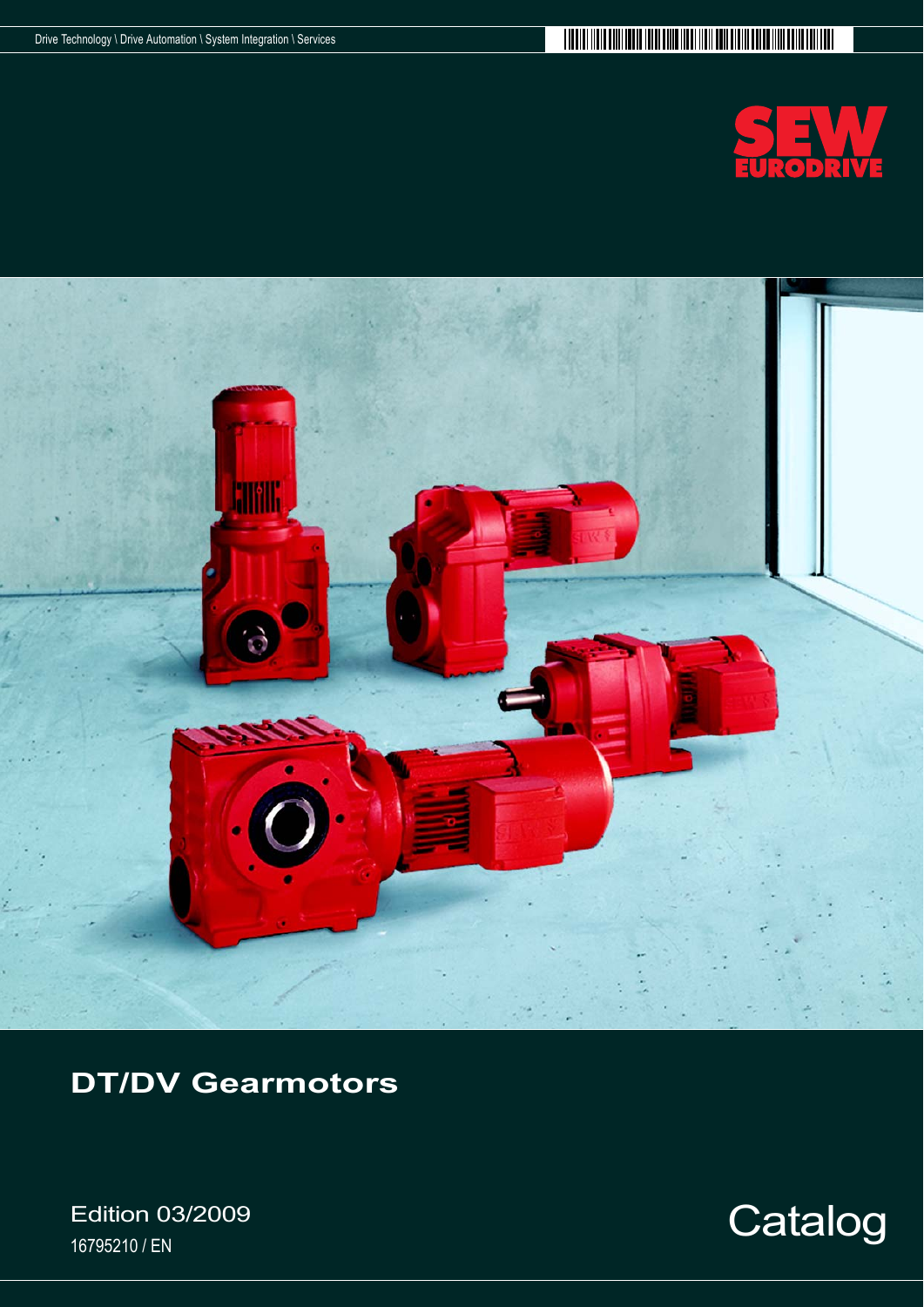## Color code system for catalogs and system manuals

Our catalogs and system manuals are identified by a color code system at the back to make it easier to work with these publications. The short designation of the publication is indicated as well. In this way you can immediately recognize the publication even if it is standing on a shelf together with other publications. The following overview shows an exemplary assignment of colors to product groups and products.



|                                       | <b>Decentralized technology</b> |                       |  |  |
|---------------------------------------|---------------------------------|-----------------------|--|--|
| <b>MM</b>                             | DI                              | <b>MG</b>             |  |  |
| MOVIMOT <sup>®</sup><br>DR gearmotors | Decentralized<br>installation   | MOVIGEAR <sup>®</sup> |  |  |

## **Industrial gear units**

**IGX IGP** Industrial gear units Industrial gear units P002–P082 series

X series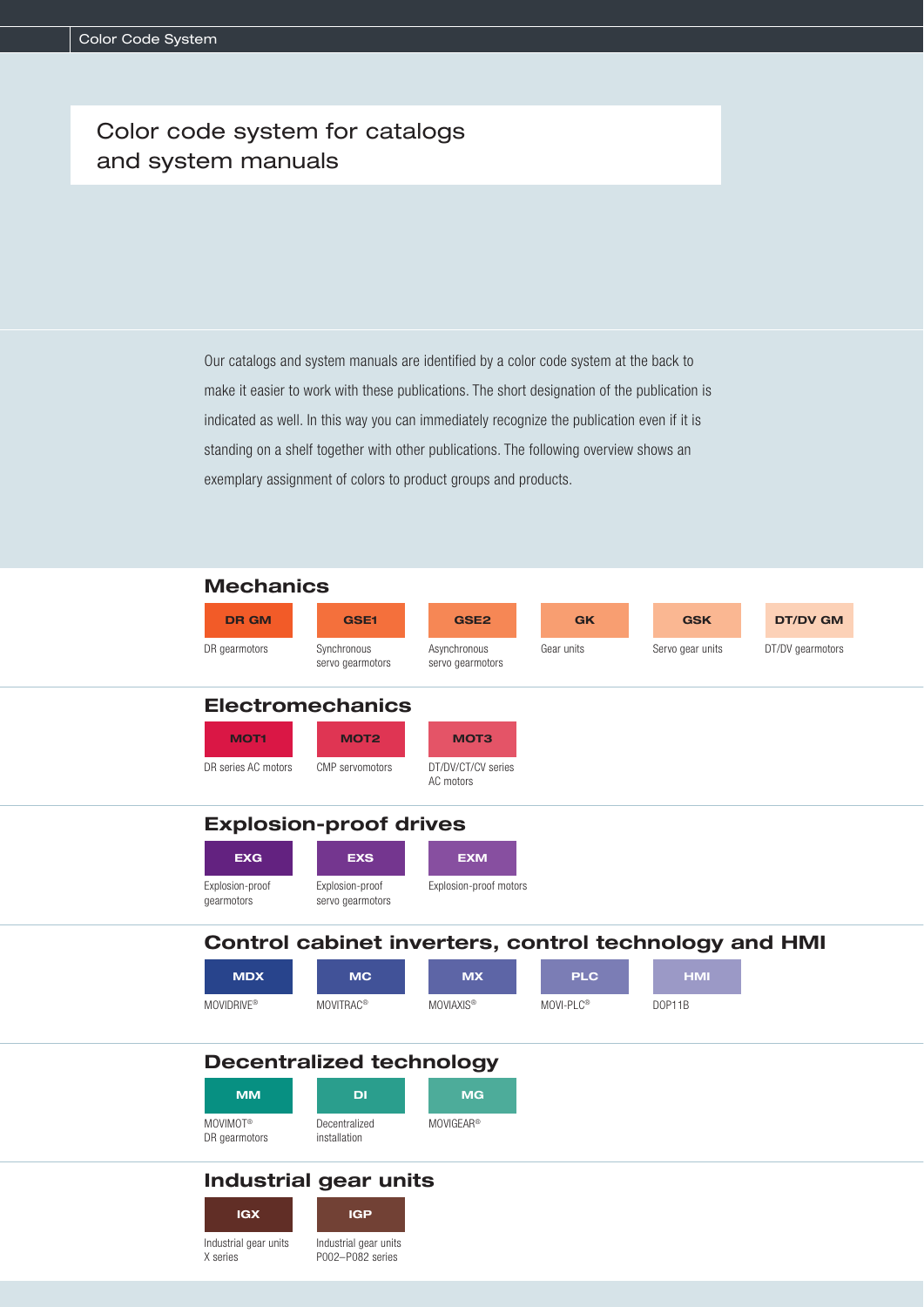| 1              |                                                         | 1              |
|----------------|---------------------------------------------------------|----------------|
| $\overline{2}$ | Important Information, Tables and Dimension Sheets 11   | $\overline{2}$ |
| 3              |                                                         | 3              |
| 4              |                                                         | 4              |
| 5              |                                                         | 5              |
| 6              |                                                         | 6              |
| $\overline{7}$ |                                                         | 7              |
| 8              | Technical Data and Dimension Drawings for AC Motors 537 | 8              |
| 9              |                                                         | 9              |
| 10             |                                                         | 10             |



 $\mathbf{3}$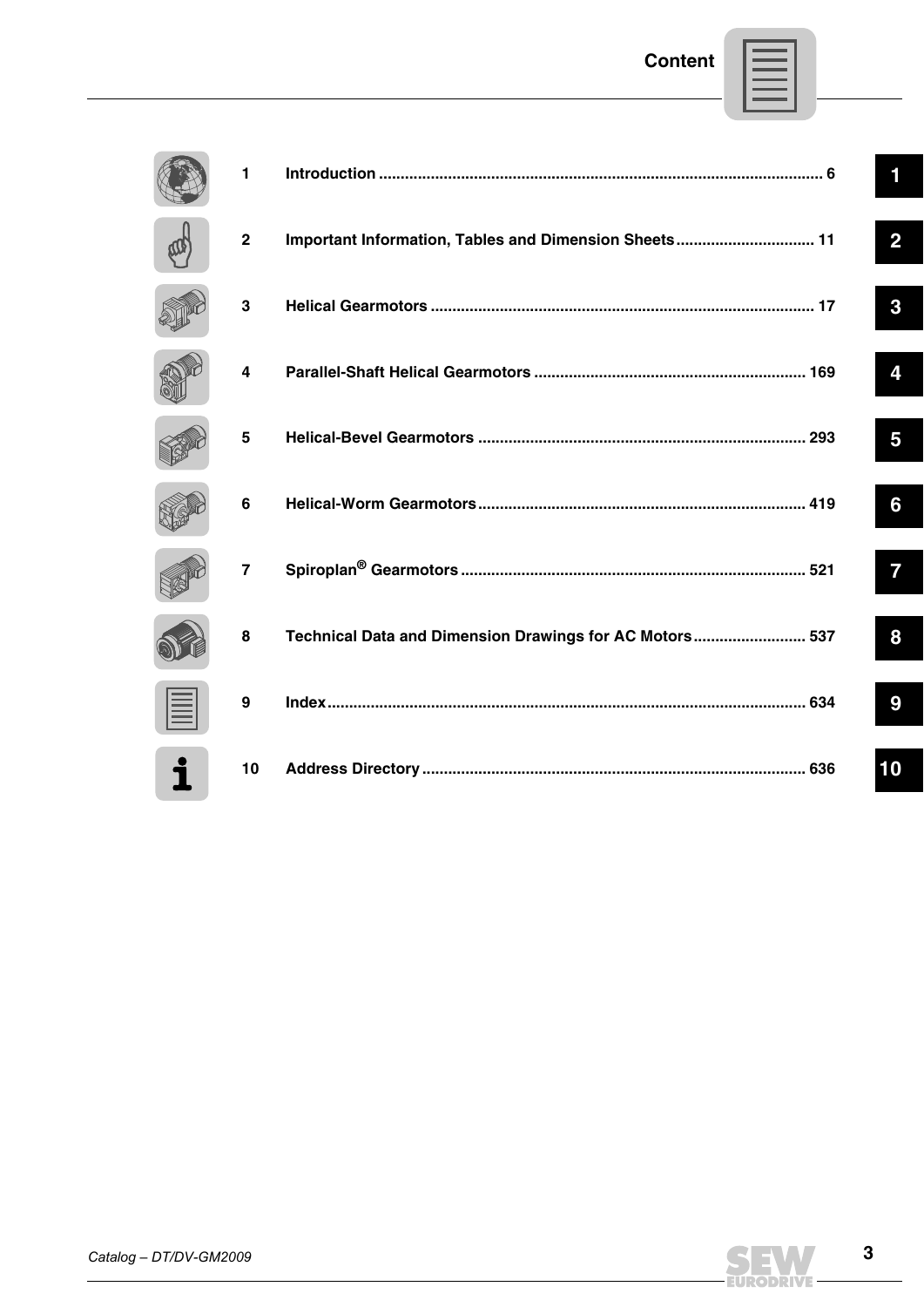| _____ |  |
|-------|--|
|       |  |
|       |  |
|       |  |

| 1            |      |                                                                     |  |
|--------------|------|---------------------------------------------------------------------|--|
|              | 1.1  |                                                                     |  |
|              | 1.2  |                                                                     |  |
|              | 1.3  |                                                                     |  |
| $\mathbf{2}$ |      |                                                                     |  |
|              | 2.1  |                                                                     |  |
|              | 2.2  |                                                                     |  |
|              | 2.3  |                                                                     |  |
|              | 2.4  |                                                                     |  |
| 3            |      |                                                                     |  |
|              | 3.1  |                                                                     |  |
|              | 3.2  |                                                                     |  |
|              | 3.3  |                                                                     |  |
|              | 3.4  |                                                                     |  |
|              | 3.5  |                                                                     |  |
|              |      |                                                                     |  |
| 4            |      |                                                                     |  |
|              | 4.1  |                                                                     |  |
|              | 4.2  |                                                                     |  |
|              | 4.3  |                                                                     |  |
|              | 4.4  |                                                                     |  |
|              | 4.5  |                                                                     |  |
| 5            |      |                                                                     |  |
|              | 5.1  |                                                                     |  |
|              | 5.2  |                                                                     |  |
|              | 5.3  |                                                                     |  |
|              | 5.4  |                                                                     |  |
|              | 5.5  |                                                                     |  |
| 6            |      |                                                                     |  |
|              | 6.1  |                                                                     |  |
|              | 6.2  |                                                                     |  |
|              | 6.3  |                                                                     |  |
|              | 6.4  |                                                                     |  |
|              | 6.5  |                                                                     |  |
|              | 6.6  |                                                                     |  |
|              | 6.7  |                                                                     |  |
|              | 6.8  |                                                                     |  |
|              | 6.9  |                                                                     |  |
|              | 6.10 |                                                                     |  |
|              | 6.11 |                                                                     |  |
|              | 6.12 |                                                                     |  |
| 7            |      |                                                                     |  |
|              | 7.1  |                                                                     |  |
|              | 7.2  |                                                                     |  |
|              | 7.3  |                                                                     |  |
|              | 7.4  |                                                                     |  |
| 8            |      |                                                                     |  |
|              | 8.1  |                                                                     |  |
|              | 8.2  |                                                                     |  |
|              | 8.3  |                                                                     |  |
|              | 8.4  |                                                                     |  |
|              | 8.5  |                                                                     |  |
|              | 8.6  | Technical data for encoders and encoder mounting adapters  557      |  |
|              | 8.7  |                                                                     |  |
|              | 8.8  |                                                                     |  |
|              | 8.9  | Technical data additional flywheel mass Z and backstop RS 563       |  |
|              | 8.10 |                                                                     |  |
|              | 8.11 |                                                                     |  |
|              | 8.12 | Dimension sheets for AC motors with MOVI-SWITCH® option [mm] 628    |  |
|              | 8.13 |                                                                     |  |
|              | 8.14 | Dimension sheets for smooth pole-change unit WPU [mm] 631           |  |
|              | 8.15 | Dimension sheets for brake controllers BG, BM, BS, SR, UR [mm]  632 |  |



EURODRIVE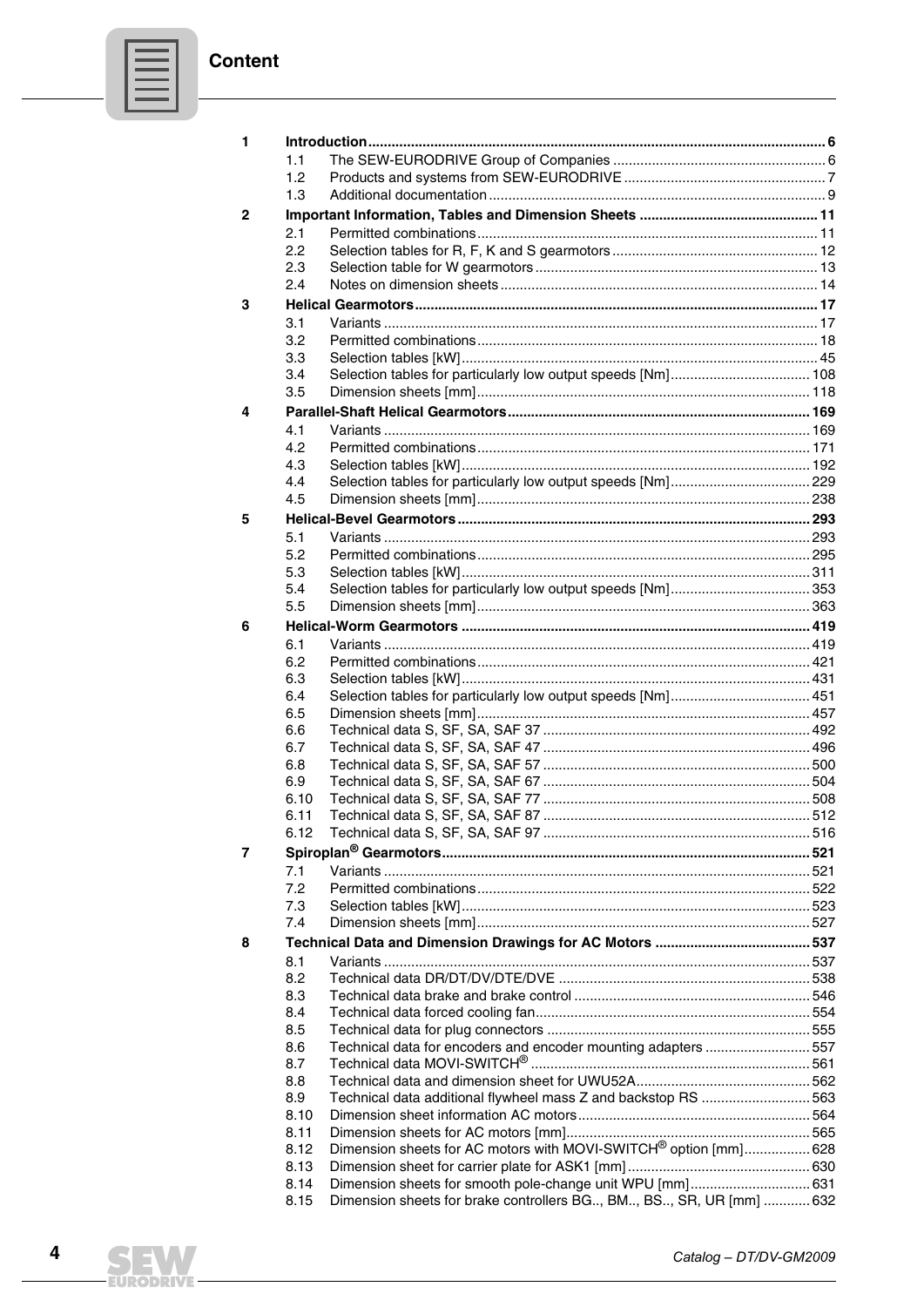## **Content**

| 9 |  |
|---|--|
|   |  |

 $10$ 

 $\blacksquare$ 

 $\overline{\mathbf{2}}$ 



 $\overline{5}$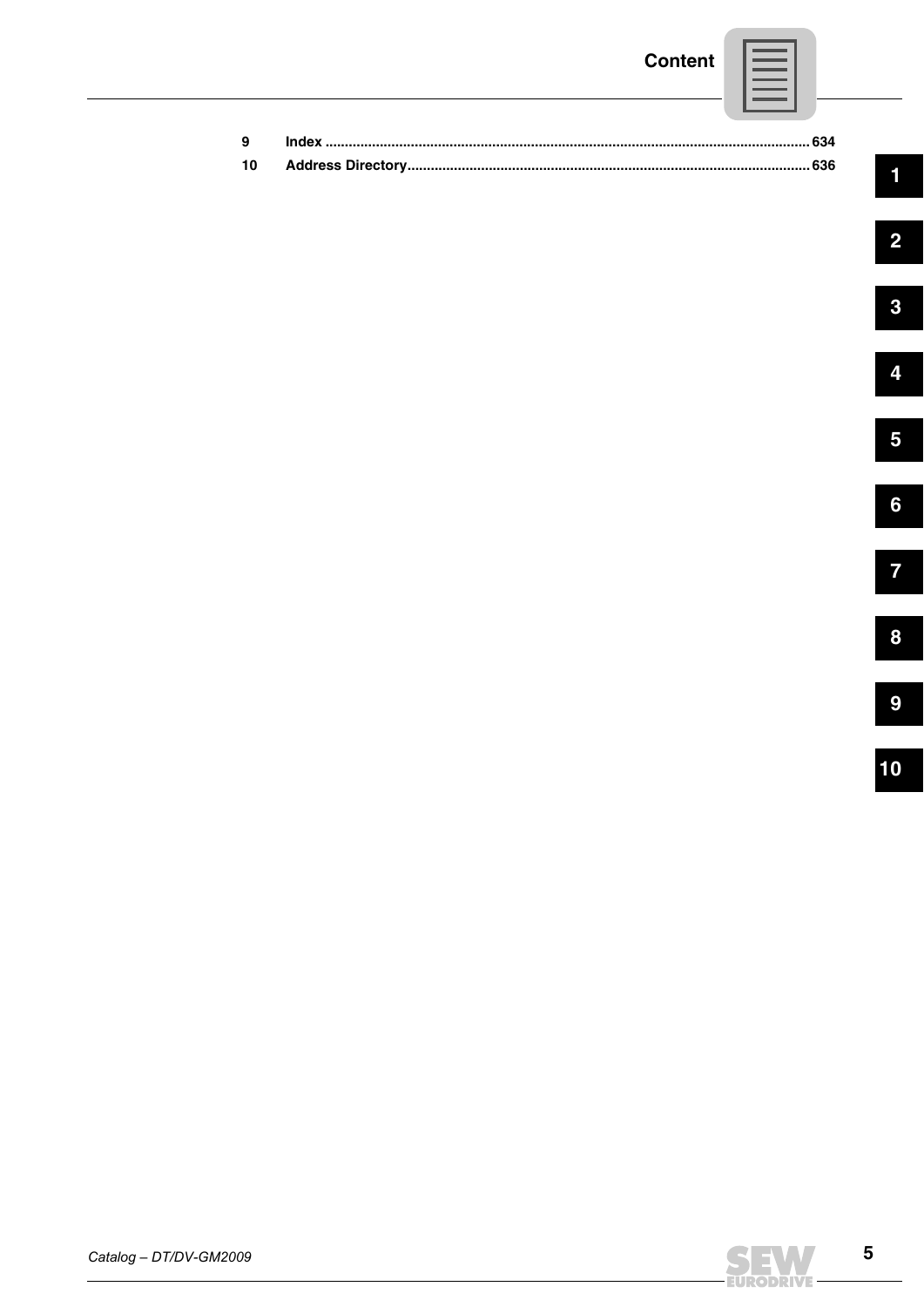## **1** Introduction

## *1.1 The SEW-EURODRIVE Group of Companies*

*Global presence* Driving the world – with innovative drive solutions for all branches and for every application. Products and systems from SEW-EURODRIVE are used in a multitude of applications worldwide. These include the automotive, building materials, food and beverage as well as metal-processing industries. The decision to use drive technology "made by SEW-EURODRIVE" stands for reliability for both functionality and investment.

> We are represented in the most important branches of industry all over the world: with 12 manufacturing plants, 67 assembly plants in 46 countries and our comprehensive range of services, which we consider an integrative service that continues our commitment to outstanding quality.

*Always the right drive* The SEW-EURODRIVE modular concept offers millions of combinations. This wide selection enables you to choose the correct drive for all applications, each based on the required speed and torque range, space available and the ambient conditions. Gear units and gearmotors offering a unique and finely tuned performance range and the best economic prerequisites to face your drive challenges.

> Our electronic components – MOVITRAC<sup>®</sup> frequency inverters, MOVIDRIVE<sup>®</sup> drive inverters and MOVIAXIS® multi-axis servo inverters – enhance the gearmotors, forming a combination that blends perfectly with the existing SEW-EURODRIVE systems program. As in the case of the mechanical systems, development, production and assembly is carried out completely by SEW-EURODRIVE. In combination with our drive electronics, these drives will provide the utmost in flexibility.

> Products of the servo drive system, such as low backlash servo gear units, compact servomotors or MOVIAXIS<sup>®</sup> multi-axis servo drives provide precision and dynamics. From single-axis or multi-axis applications all the way to synchronized process sequences, servo drive systems by SEW-EURODRIVE offer a flexible and customized implementation of your application.

> For economical, decentralized installations, SEW-EURODRIVE offers components from its decentralized drive system, such as MOVIMOT<sup>®</sup>, the gearmotor with integrated frequency inverter or MOVI-SWITCH®, the gearmotor with integrated switching and protection function. SEW-EURODRIVE hybrid cables have been designed specifically to ensure cost-effective solutions, independent of the philosophy behind or size of the system. The latest developments from SEW-EURODRIVE: MOVITRANS<sup>®</sup> - system components for contactless energy transfer, MOVIPRO® - the decentralized drive control and MOVIFIT<sup>®</sup> - the new decentralized intelligence.

> Power, quality and sturdy design combined in one standard product: Industrial gear units from SEW-EURODRIVE provide major movements that need great torques. The modular concept will once again provide optimum adaptation of industrial gear units to meet a wide range of different applications.

**Your ideal partner** Its global presence, extensive product range and broad spectrum of services make SEW-EURODRIVE the ideal partner for the machinery and plant construction industry when it comes to providing drive systems for demanding applications in all branches of industries and applications.

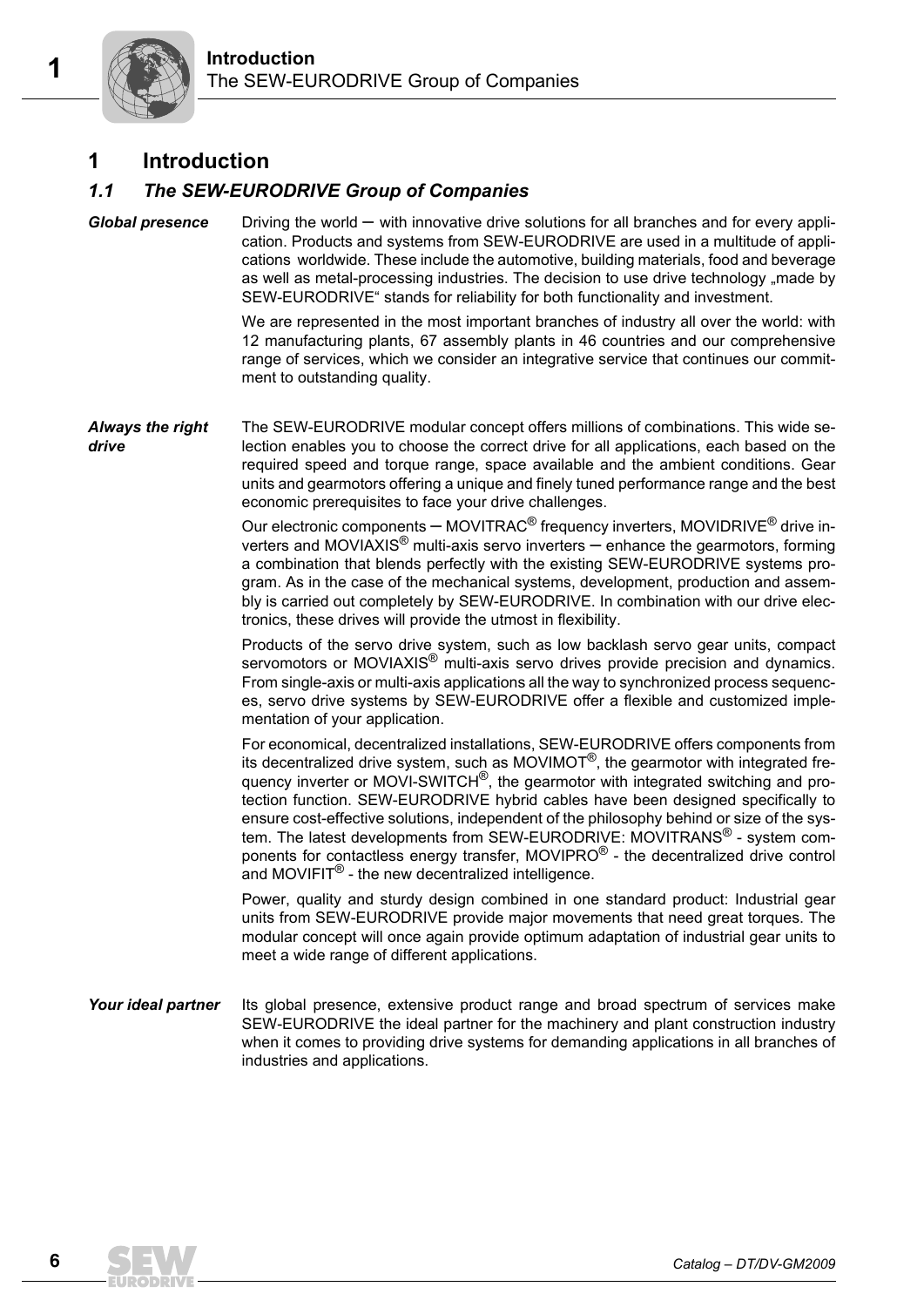

# **<sup>1</sup>** *1.2 Products and systems from SEW-EURODRIVE*

The products and systems from SEW-EURODRIVE are divided into 4 product groups. These 4 product groups are:

- 1. Gearmotors and frequency inverters
- 2. Servo drive systems
- 3. Decentralized drive systems
- 4. Industrial gear units

Products and systems used in several group applications are listed in a separate group "Products and systems covering several product groups". Consult the following tables to locate the products and systems included in the respective product group:

| 1. Gearmotors and frequency inverters                                                                                                                                                                                                                                                                                                                                                                                                                                                                                                                                                                                                                                                                                           |                                                                                                                                                                                                                                                                                                                                                              |                                                                                                                                                                                |  |  |  |  |
|---------------------------------------------------------------------------------------------------------------------------------------------------------------------------------------------------------------------------------------------------------------------------------------------------------------------------------------------------------------------------------------------------------------------------------------------------------------------------------------------------------------------------------------------------------------------------------------------------------------------------------------------------------------------------------------------------------------------------------|--------------------------------------------------------------------------------------------------------------------------------------------------------------------------------------------------------------------------------------------------------------------------------------------------------------------------------------------------------------|--------------------------------------------------------------------------------------------------------------------------------------------------------------------------------|--|--|--|--|
| Gear units/gearmotors                                                                                                                                                                                                                                                                                                                                                                                                                                                                                                                                                                                                                                                                                                           | <b>Motors</b>                                                                                                                                                                                                                                                                                                                                                | <b>Frequency inverters</b>                                                                                                                                                     |  |  |  |  |
| Helical gear units/helical<br>٠<br>gearmotors<br>Parallel-shaft helical gear<br>$\bullet$<br>units/parallel-shaft helical<br>gearmotors<br>Helical-bevel gear units/heli-<br>$\bullet$<br>cal-bevel gearmotors<br>Helical-worm gear units/heli-<br>$\bullet$<br>cal-worm gearmotors<br>Spiroplan <sup>®</sup> right-angle gear-<br>$\bullet$<br>motors<br>Drives for electrified monorail<br>systems<br>Geared torque motors<br>$\bullet$<br>Pole-changing gearmotors<br>٠<br>Variable speed gear<br>$\bullet$<br>units/variable speed gearmo-<br>tors<br>Aseptic gearmotors<br>٠<br>Gear units/gearmotors to<br>٠<br><b>ATEX standard</b><br>Variable speed gear<br>٠<br>units/variable speed gearmo-<br>tors to ATEX standard | Asynchronous AC motors/AC<br>$\bullet$<br>brakemotors<br>Multi-speed AC motors/AC<br>$\bullet$<br>brake motors<br>Energy-efficient motors<br>$\bullet$<br>Explosion-proof AC<br>$\bullet$<br>motors/AC brakemotors<br>Torque motors<br>$\bullet$<br>Single-phase motors/single-<br>$\bullet$<br>phase brakemotors<br>Asynchronous linear motors<br>$\bullet$ | MOVITRAC <sup>®</sup> frequency<br>٠<br>inverters<br>MOVIDRIVE <sup>®</sup> drive inverters<br>٠<br>Control, technology and com-<br>٠<br>munication options for invert-<br>ers |  |  |  |  |

|                                      | 2. Servo drive systems                                                                                                                                                                                     |                                                                                                                                                                                                                                  |                                                                                                                                                                                                              |  |  |  |  |
|--------------------------------------|------------------------------------------------------------------------------------------------------------------------------------------------------------------------------------------------------------|----------------------------------------------------------------------------------------------------------------------------------------------------------------------------------------------------------------------------------|--------------------------------------------------------------------------------------------------------------------------------------------------------------------------------------------------------------|--|--|--|--|
| Servo gear units/servo<br>gearmotors |                                                                                                                                                                                                            | <b>Servomotors</b>                                                                                                                                                                                                               | Servo drive inverters/servo<br>inverters                                                                                                                                                                     |  |  |  |  |
|                                      | Low backlash planetary servo<br>qear units/planetary gearmo-<br>tors<br>Low backlash helical-bevel<br>servo gear units/helical-bevel<br>gearmotors<br>Explosion-proof servo gear<br>units/servo gearmotors | Asynchronous servomo-<br>$\bullet$<br>tors/servo brakemotors<br>Synchronous servomo-<br>٠<br>tors/servo brakemotors<br>Explosion-proof servomo-<br>$\bullet$<br>tors/servo brakemotors<br>Synchronous linear motors<br>$\bullet$ | MOVIDRIVE <sup>®</sup> servo inverters<br>MOVIAXIS <sup>®</sup> multi-axis servo<br>٠<br>inverters<br>Control, technology and com-<br>munication options for servo<br>drive inverters and servo<br>inverters |  |  |  |  |

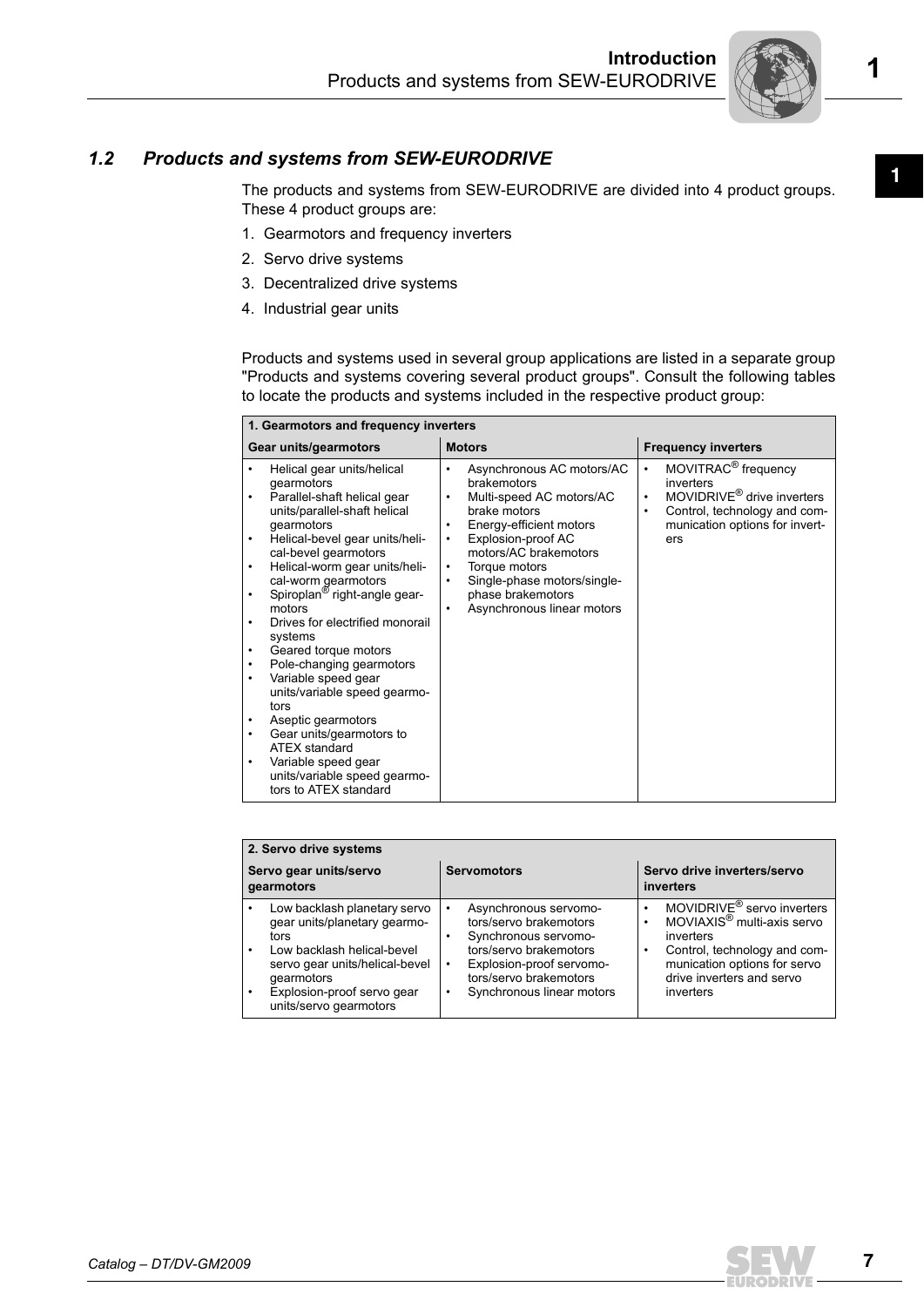| 3. Decentralized drive systems                                                                                                                                                                                                                                                                                                                                                                                                                                                             |                                                                                                                                                                                                                                                                                                                                                            |                                                                                                                                                                               |  |  |  |  |  |
|--------------------------------------------------------------------------------------------------------------------------------------------------------------------------------------------------------------------------------------------------------------------------------------------------------------------------------------------------------------------------------------------------------------------------------------------------------------------------------------------|------------------------------------------------------------------------------------------------------------------------------------------------------------------------------------------------------------------------------------------------------------------------------------------------------------------------------------------------------------|-------------------------------------------------------------------------------------------------------------------------------------------------------------------------------|--|--|--|--|--|
| <b>Decentralized drives</b>                                                                                                                                                                                                                                                                                                                                                                                                                                                                | <b>Communication and</b><br>installation                                                                                                                                                                                                                                                                                                                   | Contactless energy transfer<br>system                                                                                                                                         |  |  |  |  |  |
| MOVIMOT <sup>®</sup> gearmotors with<br>integrated frequency inverter<br>MOVIMOT <sup>®</sup> motors/brake<br>motors with integrated fre-<br>quency inverter<br>MOVI-SWITCH <sup>®</sup> gearmotors<br>$\bullet$<br>with integrated switching and<br>protection function<br>MOVI-SWITCH <sup>®</sup><br>motors/brake motors with<br>integrated switching and pro-<br>tection function<br>Explosion-proof MOVIMOT <sup>®</sup><br>$\bullet$<br>and MOVI-SWITCH <sup>®</sup> gear-<br>motors | Fieldbus interfaces<br>$\bullet$<br>Field distributors for decen-<br>$\bullet$<br>tralized installation<br>MOVIFIT <sup>®</sup> product range<br>$\bullet$<br>MOVIFIT <sup>®</sup> -MC to control<br>MOVIMOT <sup>®</sup> drives<br>MOVIFIT®-SC with inte-<br>grated electronic motor<br>switch<br>$-$ MOVIFIT®-FC with inte-<br>grated frequency inverter | MOVITRANS <sup>®</sup> system<br>٠<br>Stationary components<br>for energy supply<br>Mobile components for<br>energy consumption<br>Line cables and installa-<br>tion material |  |  |  |  |  |

#### **4. Industrial gear units**

- Helical gear units
- Bevel-helical gear units
- Planetary gear units

#### **Products and systems for several groups of products**

- 
- Operator terminals<br>• MOVI-PLC<sup>®</sup> drive-based control system

In addition to products and systems, SEW-EURODRIVE offers a comprehensive range of services. These are, for example:

- Technical consulting
- Application software
- Seminars and training
- **Extensive technical documentation**
- International customer service

Visit our home page at

#### → **www.sew-eurodrive.com**

The website offers a lot of information and services.

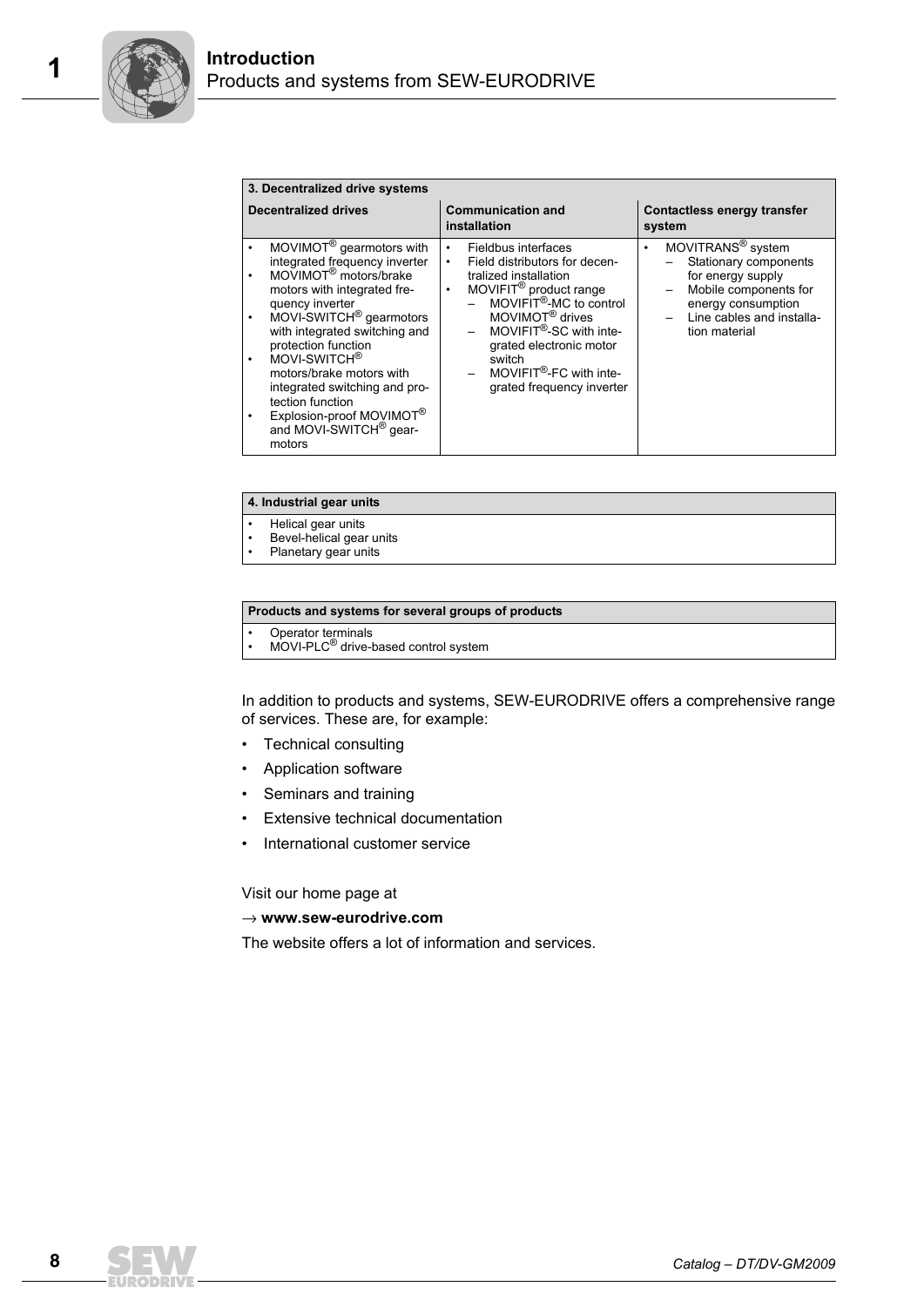

### *1.3 Additional documentation*

*Contents of this publication* This Gearmotors catalog/price catalog includes the detailed technical data of the following SEW-EURODRIVE product groups:

- DT/DV helical gearmotors
- DT/DV parallel-shaft helical gearmotors
- DT/DV helical-bevel gearmotors
- DT/DV helical-worm gearmotors
- DT/DV Spiroplan<sup>®</sup> gearmotors
- DT/DV AC motors

The price catalogs and catalogs offer the following information:

- Important information on tables and dimension sheets
- Visual representation of the different types
- Overview of all permitted combinations
- Selection tables
- Dimension sheets
- Technical data
- In the price catalogs  $\rightarrow$  Prices and option pricing for special features

#### *Additional documentation* In addition to this Gearmotors price catalog / catalog, SEW-EURODRIVE offers the "Gear Units and Gearmotors" manual.

Content of the manual:

- Product descriptions
- Type overviews
- Project planning information
- Visual representation of mounting positions
- Explanation on the order information
- Design and operating notes

This "Gear Units and Gearmotors" manual is also effective in combination with the following price catalogs / catalogs:

- MOVIMOT<sup>®</sup> gearmotors
- Gear units (helical, parallel-shaft helical, helical-bevel and helical-worm designs)



**1**